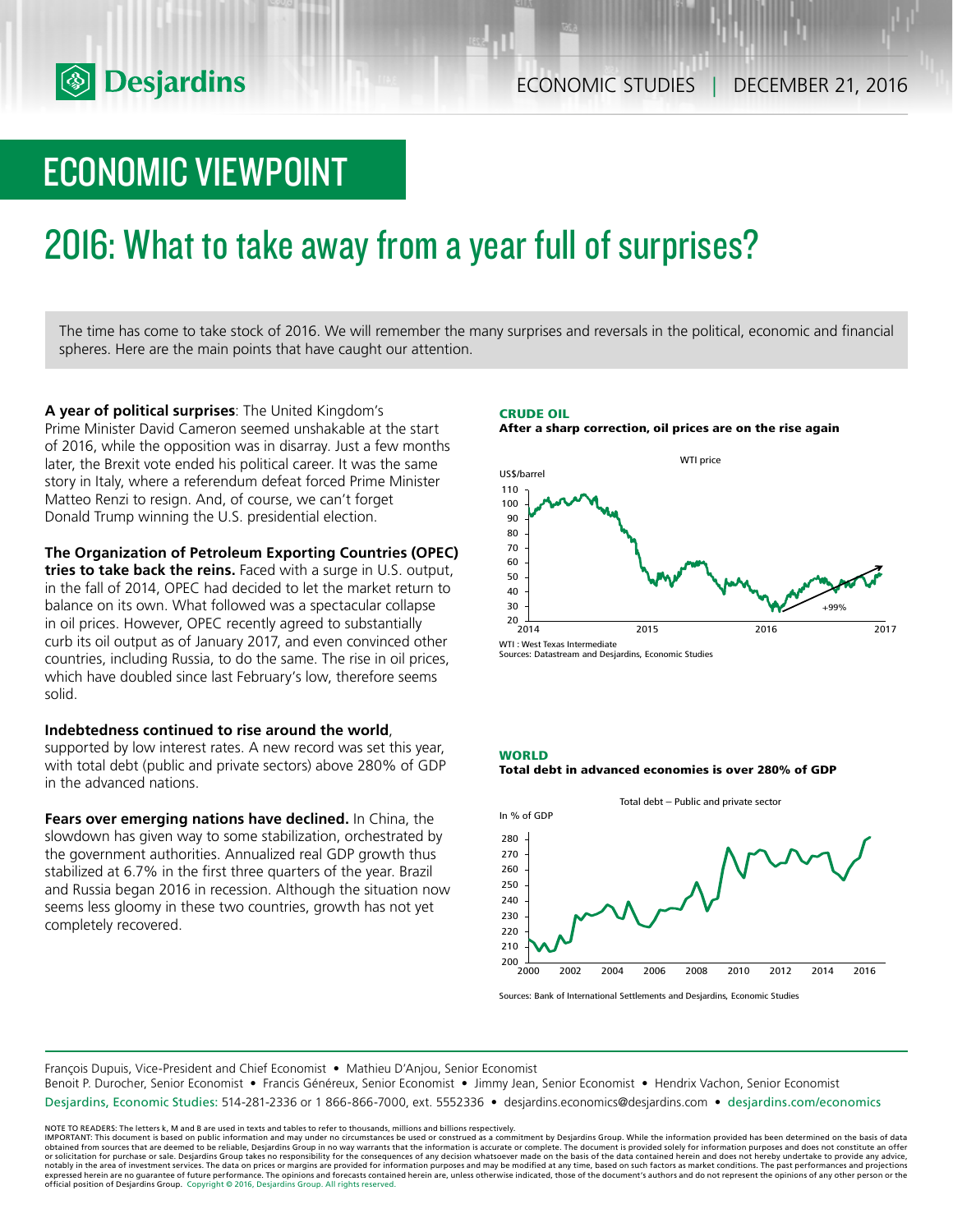## **The U.S. economy got 2016 off to a disappointing start**,

**Desjardins** 

as in previous years. The problems in the manufacturing and oil sectors, fairly weak confidence and a tough winter in some regions contributed to the weak growth early in the year. The situation improved as of last summer, and the surprise created by Donald Trump's election does not seem to have changed the situation, quite the contrary. Household sentiment seems to be on the way to ending 2016 on an uptrend.

**The euro zone got the year off to a good start** with growth of 2.0% in the first quarter. However, the economy slowed as of last spring, keeping the European Central Bank (ECB) on the alert. Euroland's jobless rate did manage to end the year below the 10% mark for the first time since the spring of 2011.

**In the United Kingdom, economic news were of course dominated by the Brexit referendum.** However, uncertainty over the issue did not hurt growth too much. Britain's real GDP growth even beat that of other G7 nations last spring. The pound's slide helped the economy, but more negative effects are starting to materialize through accelerating import prices.

**In Canada, the year began with some optimism**, with the federal government including an ambitious stimulus plan in its budget. The plan's benefits should start to have an impact shortly. Last spring, the forest fires around Fort McMurray, Alberta caused some major swings in economic growth. Lastly, in the fall, the federal government ordered a new series of measures to restrict mortgage credit, and therefore encourage the housing market to slow and household debt to stabilize.

### **In Quebec, more positive results were seen in 2016.** Among

other things, the employment market has grown substantially since last summer, taking the unemployment rate down to its lowest point since 1976. Consumer confidence has also improved, while retail sales growth has been stronger than in recent years.

### **Ontario and British Columbia likely continued to lead**

**the pack** in terms of Canadian economic growth in 2016. The improvement in the manufacturing sector and housing market growth were key factors for both provinces. However, last summer, British Columbia introduced measures to limit foreign investment in the Vancouver area housing market, among other things. Lower energy prices once again impacted Alberta, Saskatchewan and Newfoundland and Labrador.

#### **UNITED STATES**

**Household sentiment improves**



Sources: Conference Board, University of Michigan and Desjardins, Economic Studies

**CANADA**



Oil and gas extraction



Sources: Statistics Canada and Desjardins, Economic Studies





Sources: Statistics Canada and Desjardins, Economic Studies